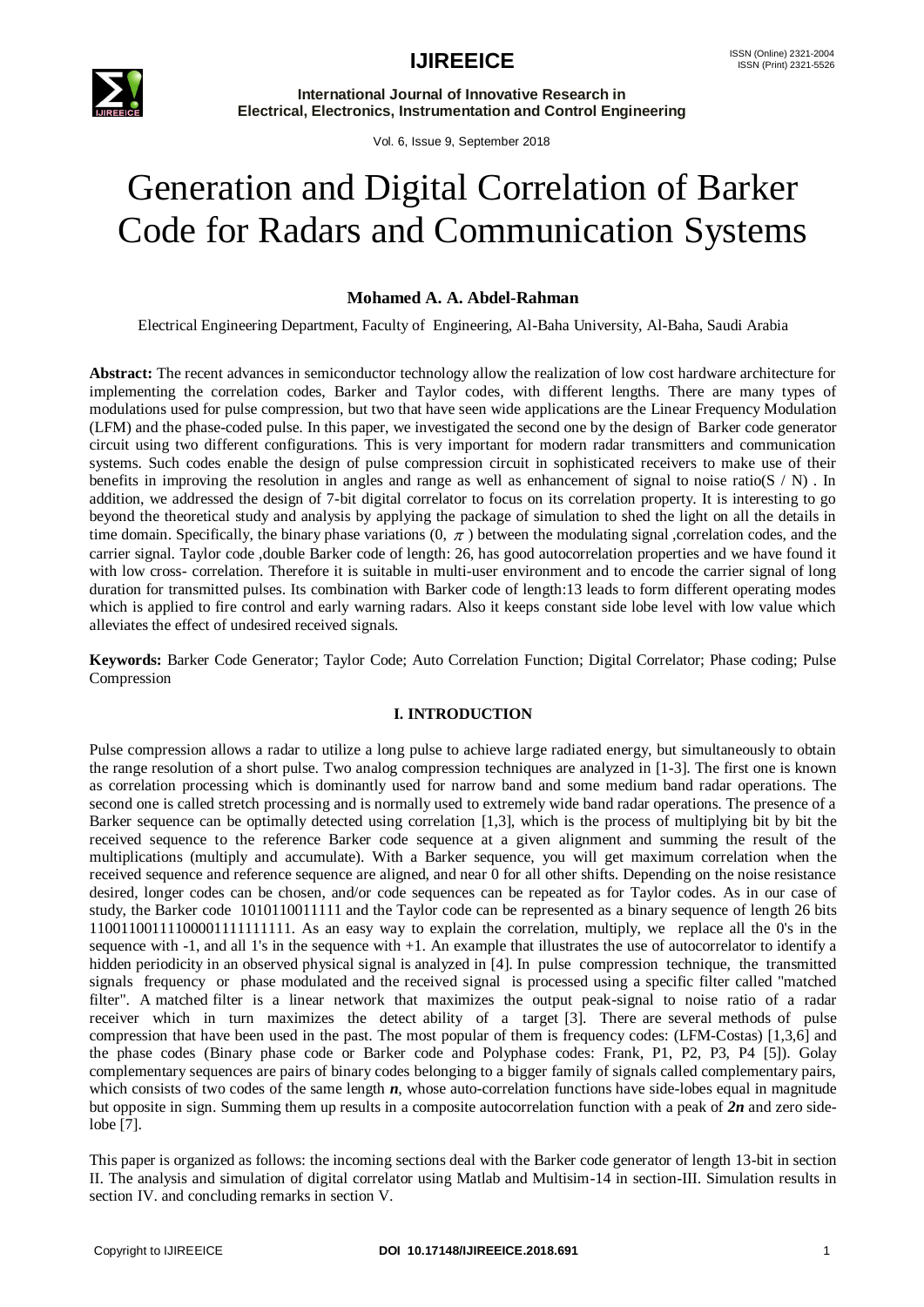

Vol. 6, Issue 9, September 2018

#### **II. GENERATION OF BARKER CODE**

The design steps of the Barker code generator can be disseminated as following: a) As the 5V power is switched on (start-up time), the capacitor shorts to ground to set or reset the D-FF through the Preset and Clear terminals respectively. Therefore, each bit of the intended **code is** stored into the corresponding bit memory cell (D-FF) according to the states 1 &2 in table-1. These states are considered asynchronous mode of operation, i.e. logic zero at either the preset or clear inputs sets or resets the outputs regardless of the levels of the other inputs. b) In the steady state, the capacitor charges to the value of 5V, the preset and clear inputs become high, logic 1. Then, the data of D outputs are transferred between them at the positive-going edge of the incoming clock pulse. This mode of operation is called synchronous mode and is demonstrated in states 4 &5 of table-1. c) The feedback connection between the output of last memory cell and input one to rotate the generated code for obtaining periodic structure. In addition to this proposed design for code generation, we have discussed another structure for the design of 7 bit code generator (-+--+++) using linear feedback shift register LFSR [18].

| $1$ able. I full table of $5N/4/4$ . |             |             |             |             |                 |                      |
|--------------------------------------|-------------|-------------|-------------|-------------|-----------------|----------------------|
| <b>Inputs</b>                        |             |             | Outputs     |             |                 |                      |
| <b>State</b>                         | Preset      | Clear       | <b>CLK</b>  | D           | Q               | $\overline{\varrho}$ |
| 1                                    | L           | $\mathbf H$ | $\mathbf X$ | $\mathbf X$ | $\mathbf H$     | L                    |
| $\overline{2}$                       | $\mathbf H$ | L           | $\mathbf X$ | $\mathbf X$ | L               | $\bf H$              |
| 3                                    | L           | L           | $\mathbf X$ | X           | $\mathbf{H}^+$  | $H^+$                |
| $\overline{4}$                       | $\mathbf H$ | $\mathbf H$ |             | $\bf H$     | $\mathbf H$     | L                    |
| 5                                    | $\bf H$     | $\bf H$     |             | L           | L               | $\mathbf H$          |
| 6                                    | H           | H           | L           | X           | $\mathcal{Q}_o$ |                      |

Table:1 Truth table of SN7474.

#### **III. DIGITAL CORRELATION**

Correlation is useful in real-world scenarios [1-4,8-10]. There are, in fact, many practical applications for correlation. Here we focus on two of them:

- **a) Radar engineering:** Correlation can help determine the presence of a target and its range from the radar unit. When a target is present, the signal sent by the radar is scattered by it and bounced back to the transmitter antenna after being highly attenuated and corrupted by noise. If there is no target, then the signal received will be just noise. Now, if we correlate the arriving signal with the signal sent, and if we obtain a peak at a certain point, then we can conclude that a target is present. Moreover, by knowing the time-delay (indicated by the time-instant at which the correlated signal exhibits a peak) between the sent and received signals, we can even determine the distance between the target and the radar. .
- **b) Interpreting digital communications through noise:** As demonstrated above, correlation can aid in digital communications by retrieving the bits when a received signal is corrupted heavily by noise. Here, the receiver correlates the received signal with two standard signals which indicate the level of '0' and '1', respectively. Now, if the signal highly correlates with the standard signal which indicates the level of '1' more than with the one which represents '0', then it means that the received bit is '1' (or vice versa).

The matched filter receiver [4,11,12,17] or digital correlator circuit is shown in Fig. 5. It consists of six stages of unit delay (D-FF), seven gain multipliers representing the stored sequence (+++--+-) of the filter coefficients and summing amplifier. The output stands for the autocorrelated signal ,compressed pulse, obtained from the convolution between the input (-+--+++) and stored sequences is investigated in Fig. 7. Such pulse improves the resolution in range between the detected targets [11, 13-15]. The autocorrelation process of discrete time signal  $x(n)$  can be computed as following:

$$
R_{xx}[m] = \sum_{n=-\infty}^{n=\infty} x(n)x(n-m)
$$

The seven bit Barker code generator is depicted in Fig.4. Barker codes can be combined to generate much longer codes [1]. In this case, a  $B_m$  code can be used within a  $B_n$  code (m within n) to generate a code of length mn. The compression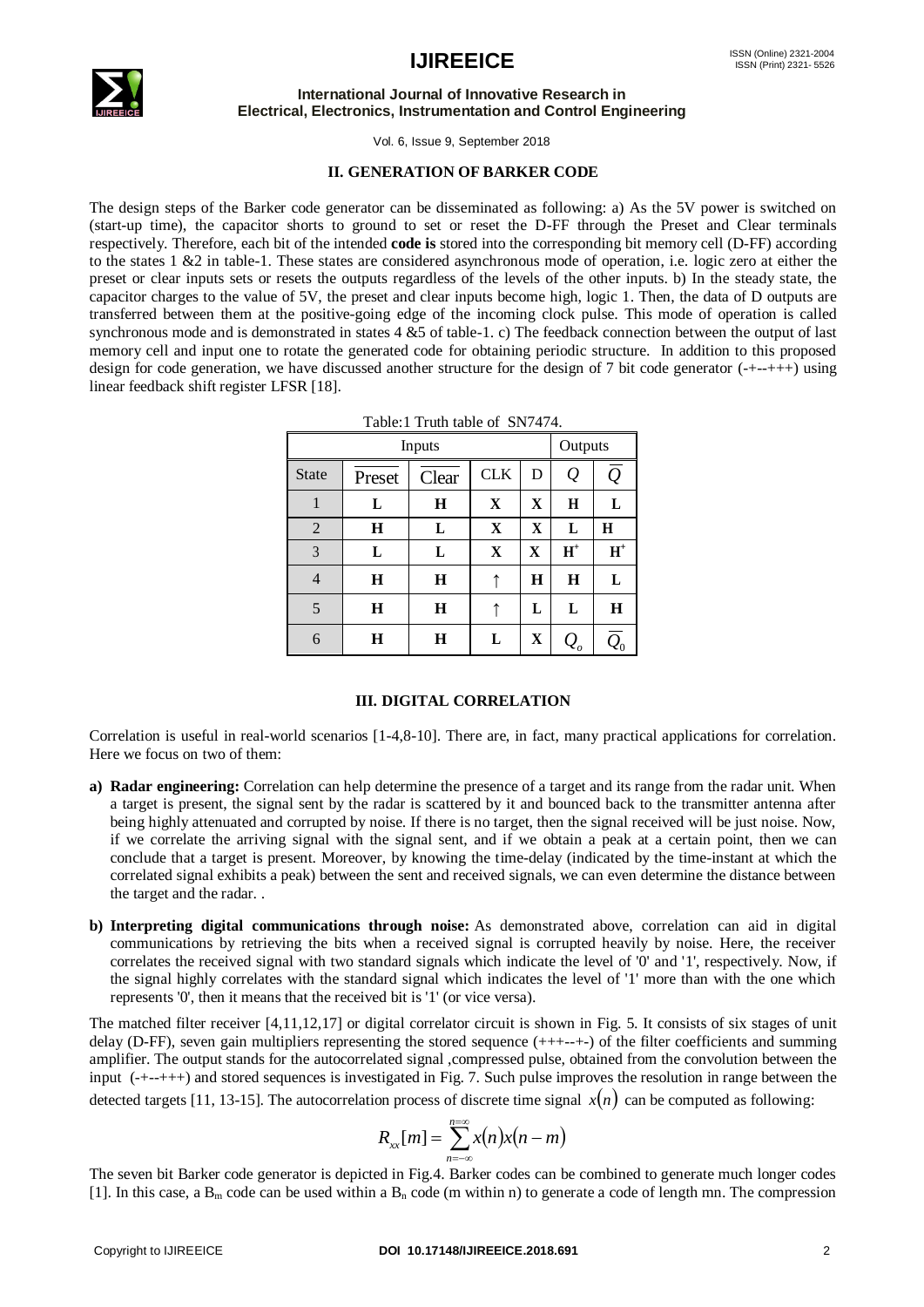## **IJIREEICE** ISSN (Online)  $2321-2004$



#### **International Journal of Innovative Research in Electrical, Electronics, Instrumentation and Control Engineering**

Vol. 6, Issue 9, September 2018

ratio for the combined  $B_{mn}$  code is equal to mn. These Combined Barker codes are very useful as relatively long binary signals with good correlation properties. Although a larger compression gain is achieved, the peak side lobes are not proportionally decreased. For the testing purpose of simulation, we illustrate two types of digital pulse compression techniques based on phase coding a) Binary phase  $(0, \pi)$  code or Barker code and b) Compound Barker codes  $B_{45}$  and B<sub>54</sub> with their bit sequences shown in the following tables.

|  | Table 2: Combined Barker code B <sub>45</sub> |  |  |  |
|--|-----------------------------------------------|--|--|--|
|--|-----------------------------------------------|--|--|--|

| $N=5$ Barker code (frame)  |  |  |  |
|----------------------------|--|--|--|
| $N=4$ Barker code          |  |  |  |
| $4x5$ Barker code $B_{45}$ |  |  |  |

| $N=4$ Barker code (frame) |  |  |  |  |  |
|---------------------------|--|--|--|--|--|
| $N=5$ Barker code         |  |  |  |  |  |
| 5x4 Barker code $B_{54}$  |  |  |  |  |  |

Table  $3:$  Combined Barker code  $B_5$ .

#### **IV. SIMULATION RESULTS**

The software simulation packages applied to emphasize our analysis are Multisim-14 and Matlab-2015. The general block diagram for the pulse compression technique applied to modern pulse radars is shown in Fig. 1 to clarify that the frequency and phase modulation processes are highly required for the transmitters being used. The results of autocorrelation functions of the combined Barker codes  $B_{45}$  and  $B_{54}$  are illustrated in Fig.2. The compression ratio is equal to 20. Unfortunately, the side lobes of combined Barker code are no longer equal to unity. The maximum side lobe level values become 4 and 5 for these codes. This is in opposite to that of Barker code of length 13 and Taylor with length 26 which have the peaks of the main lobes (13, 26) and the side lobe levels of (1, 2) respectively as shown in Fig. 3. Therefore the matched filter receiver should be followed by a side lobe reduction filter (linear transversal filter) to have zero side lobe level in case of  $B_{45}$  and  $B_{54}$  codes. We apply the phase coding process in our work using Taylor code to cope with applying such filter. Two Barker codes of lengths 7, 13 bits are represented in Figures 4 and 6 by





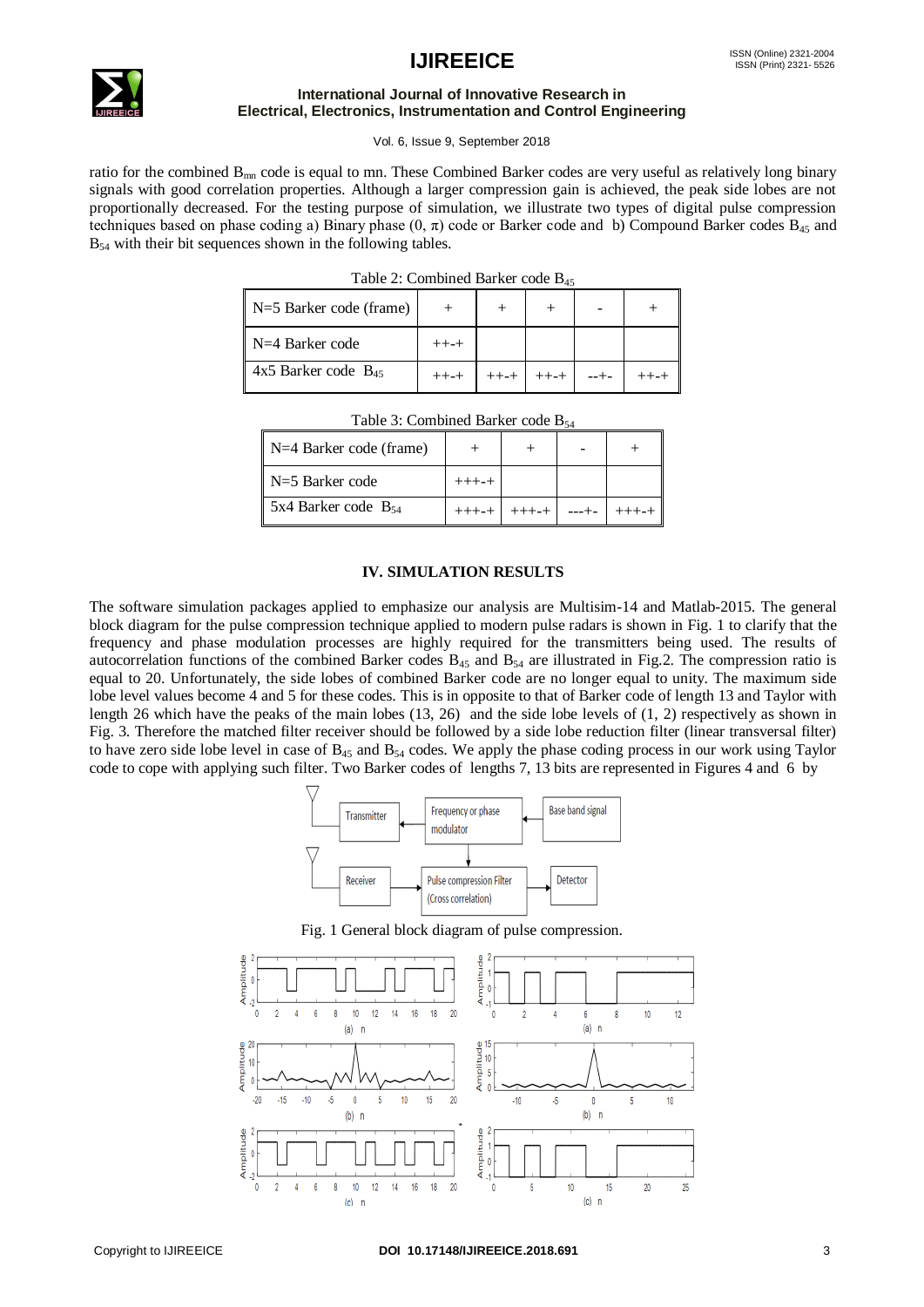

Vol. 6, Issue 9, September 2018



Fig. 2: depicts the combined Barker codes and their autocorrelation functions as following: (a) Combined Barker code  $B_{54}$  of length 20 bits (b) Autocorrelation function of code in part (a). (c) Combined Barker code  $B_{45}$  of length 20 bits.  $(d)$  Autocorrelation function of code in part (c).



Fig. 3: depicts the Barker and Taylor codes and their autocorrelation functions as following:

- (a) Barker code of length 13 bits
- (b) Autocorrelation function of code in part (a).
- (c) Taylor code of length 26 bits.

(d) Autocorrelation function of Taylor code in part (c).



Fig.4 7 bit Barker code generator circuit using linear feedback shift register with 3 stages.



Fig. 5 Digital correlator circuit of 7-bit Barker code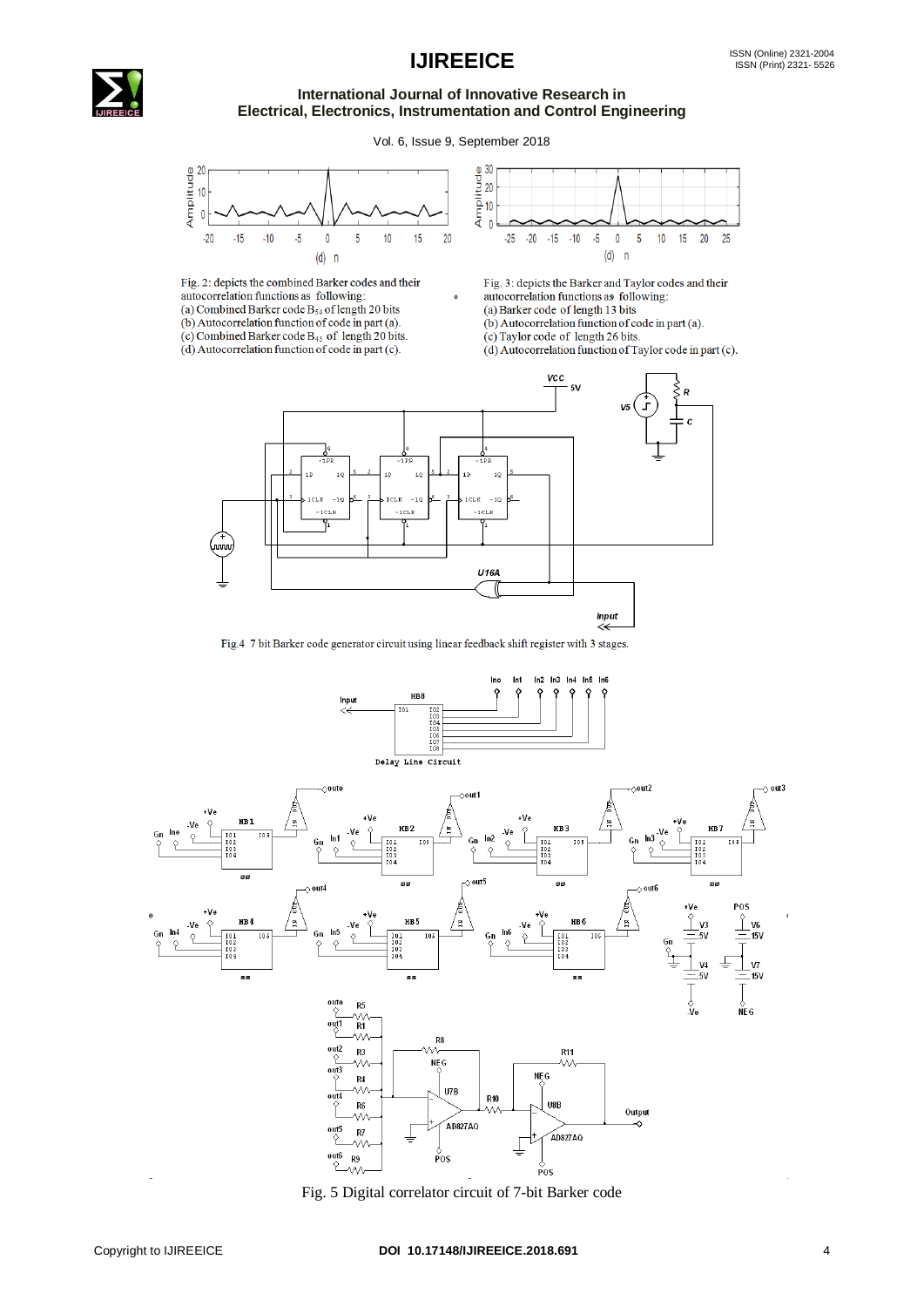



Vol. 6, Issue 9, September 2018



Fig.6 Barker code generator with length 13 bit (+-+-++--+++++)

-g



Fig. 7 illustrates



(b) Autocorrelation function (output of digital correlator) for the input sequence in part (a). (a) Clock signal with frequency 1 MHz.

(b) Barker code with length 13 bits.

(c) Phase coded Signal with frequency 2 MHz.

using different structures as explained in section II. Fig. 5 depicts the digital correlator circuit to show how the correlation process can be accomplished and to minimize the effect of the undesired signals received from the side lobes. Six periods of 7 bit Barker code and associated correlation process are elaborated in Fig. 7. Fig. 8 describes the phase encoded signal with frequency of 2MHz, clock signal having frequency 1MHz and the Barker code of length: 13µs.